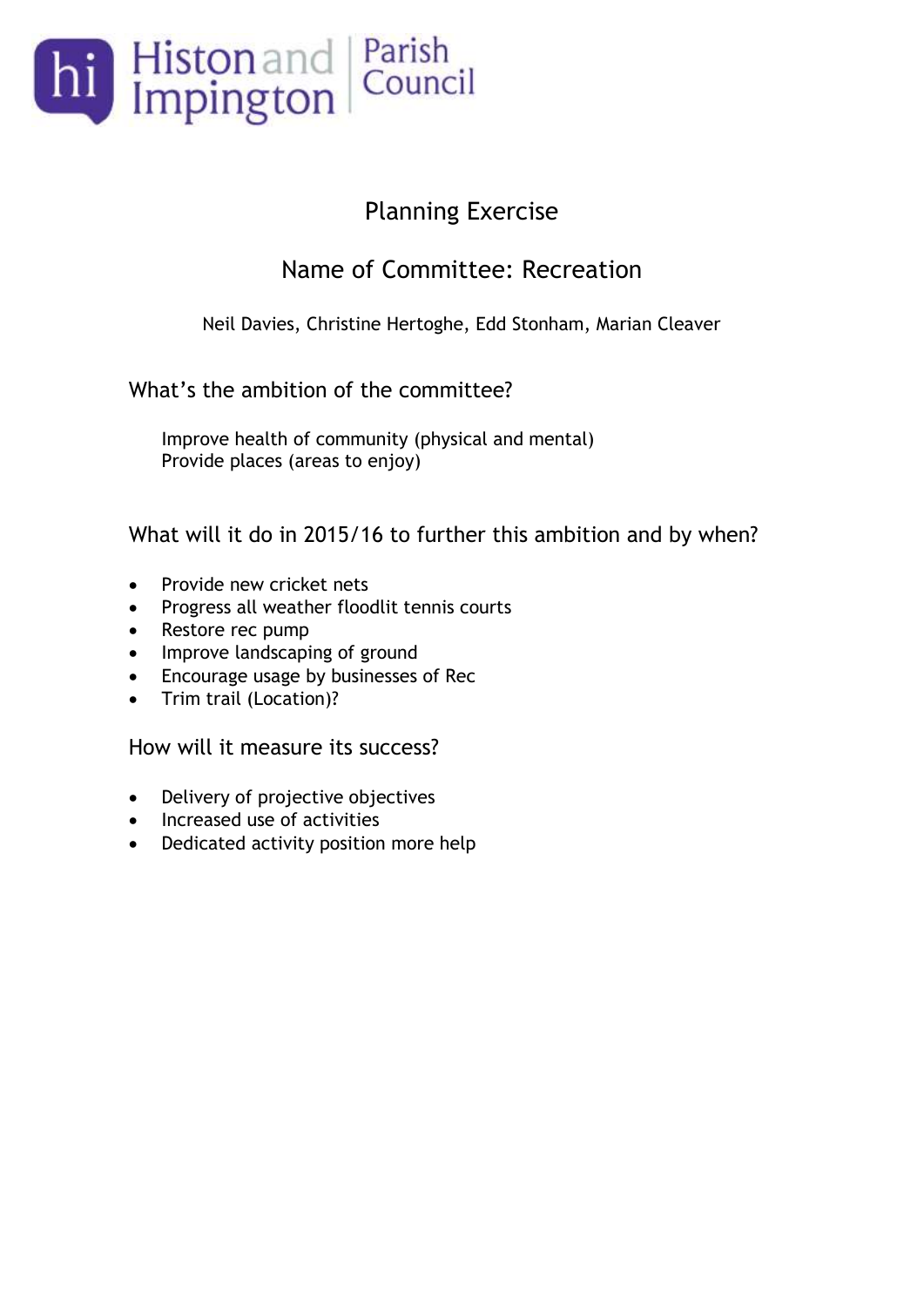

### Name of Committee: Youth

What's the ambition of the committee?

To create a permanent weekly space for the youth to hang out where they can engage with their peers, receive support for issues and concerns, and have fun and express themselves in a safe environment. It will be supported, but not run by, the Parish Council.

What will it do in 2015/16 to further this ambition and by when?

Agree that we'd like to progress the following plan

- Hold a meeting with all interested parties, including PC members, Andrea, community members already doing some of this stuff (churches, schools), others(?) (to be decided who)
- Plan the actions and activities that will be needed in order to make this a reality
- Secure premises for a minimum of a year (Suggestion of not school, rec ground room. Maybe British Legion, Histon FC. Needs to be cheap, not school, regular and cool (or at least not uncool)).
- Poll the youth for ideas on what the YC should support, which might include but not be limited to: Recreation and games/ activities Family advice Health advice
	- o Physical
	- o Mental
	- o Sexual

Careers advice Life coaching **Other** 

- We have a sustainable Youth Club
- We can point at 'X (?)' cases where people who were in a difficult situation have been helped
- We have a net positive response from attendees
- We have offered advice in 5 (?) distinct areas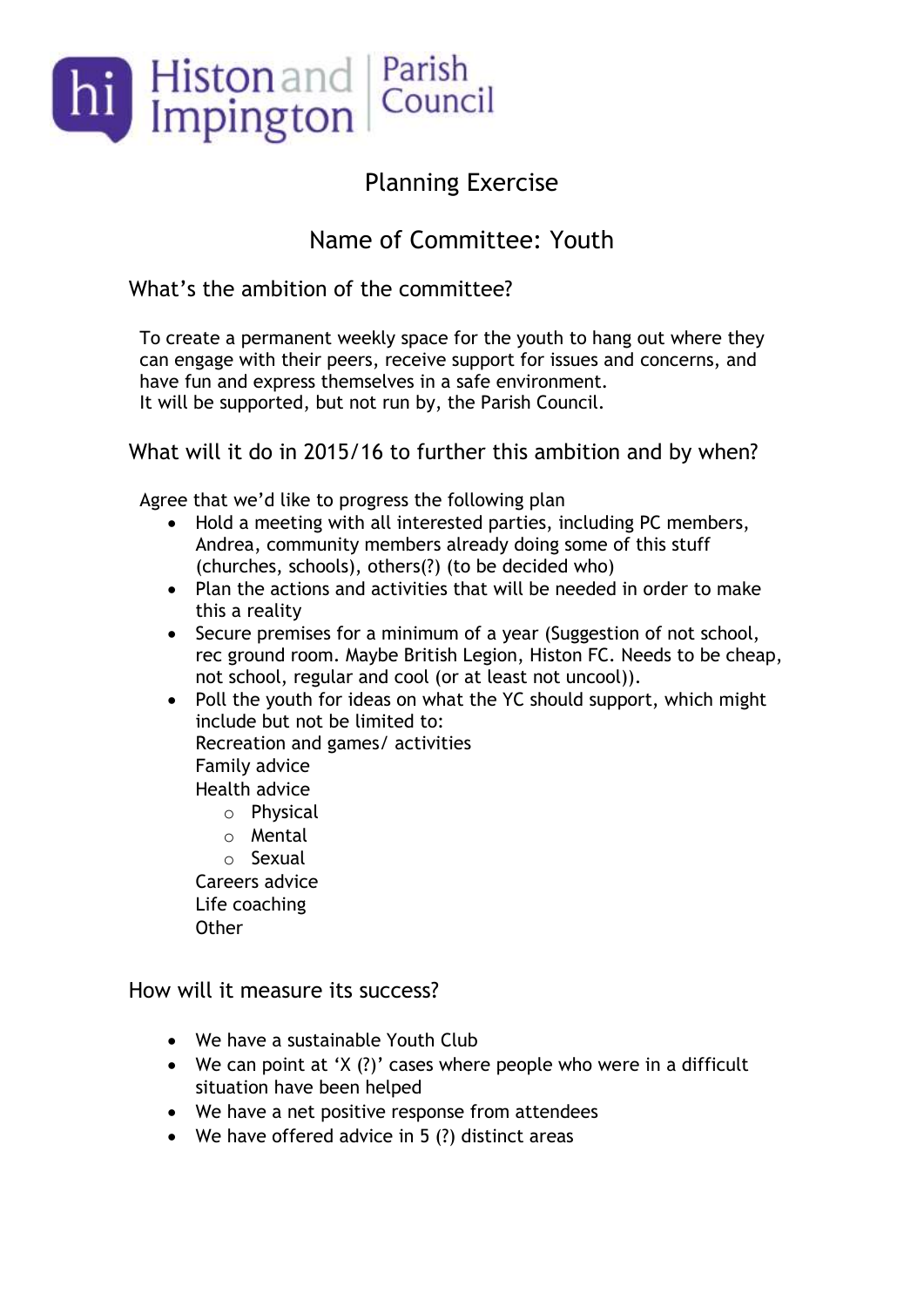

#### Name of Committee: Highways

Shaun Lindsay, David Jenkins, John Dunn, Chelsea Presland

#### What's the ambition of the committee?

Highways Committee already have an adopted vision and wish list of projects covering the aspirations of the Committee

Specifics include:

- Extending public transport throughout the villages (Park Lane)
- Deliver specific projects (budgeted for)
- Timetable planned and future projects
- Develop future project for Minor Highways Bids

What will it do in 2015/16 to further this ambition and by when?

- Complete the crossing at Green and Station Road junction improvements
- Timetable projects
	- 1. Minor Highways Successful Bid 2016
	- 2. Finish Bus Delay Scheme (New Road, Station Road, Cambridge Road)
	- 3. B1049 Scheme (Holiday Inn junction)
	- 4. Baptist Church/Station Road junction improvements find funding
- Bike racks
- Map of safe walking/cycle routes for schools/shops etc.

- Number of bike racks installed around the villages
- Completing projects on time (timetable)
- Assess the number of items completed throughout the year from the walkbout list.